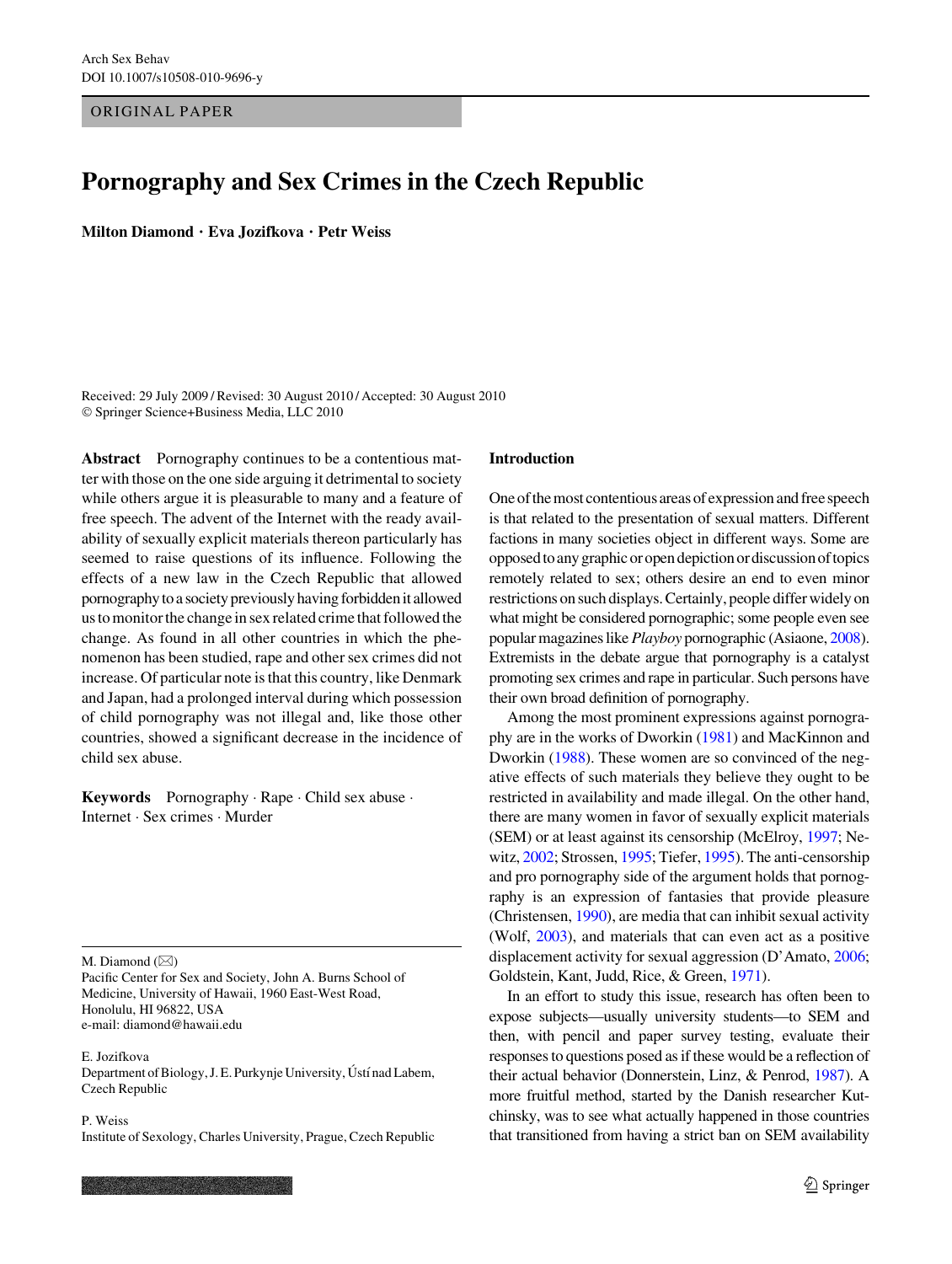to a situation where the material was decriminalized. Using data gathered from various governmental records, Kutchinsky (1991) compared the relevant increase in available SEM following the liberalization of anti-pornography laws in Denmark, Sweden, West Germany, and the U.S. with both pre- and postliberalization data regarding sex crimes reported in these countries. His research found that, in the countries studied, the rates of rape, sexual assault, and other sex crimes either decreased or essentially remained stable following the ready availability of erotic materials of all sorts. In none did sex crimes of any type increase.

Other countries have been investigated to see if Kutchinsky's findings would hold across diverse cultures and traditions. Three Asian locations studied, Japan (Diamond & Uchiyama, 1999), Shanghai, China (Diamond, 1999) and Hong Kong (Ng & Ma, 2001) with very different histories and social structures from those studied earlier, also found that available government records showed that, while the amount and availability of pornography increased, the rates of sexual crimes decreased. Reassessment of the situation in the U.S. (Diamond, 1999) also supported this pattern, as did studies conducted in Croatia (Landripet, Stulhofer, & Diamond, 2006) and Finland (Diamond & Kontula, 2010).

The current article reports findings from a Slavic country, the Czech Republic, with its own religious and cultural traditions unlike any previously studied. During the 1948–1989 communist regime, the laws and customs were extremely puritanical. Pornography, by any definition was absolutely prohibited. Even the depiction of naked bodies, as well as descriptions of sexual activities in fictional novels or magazines, were almost non-existent. With the 1989 transition to democracy in the countrythe ban on pornography waslifted and a sexual permissiveness followed. In 1990, the availability and ownership of SEM increased explosively. Even the possession of child pornography was not a criminal offense.

## Method

#### Subjects

Czechoslovakia (*Ceskoslovensko*) had been a sovereign federated government formed in 1918 and consisting of two separate states. On 1 January 1993, the federation peacefully split into the Czech Republic and Slovakia. Prior to the division, all judicial and police data were kept separate for each state and compiled for national statistics. For the present study, only the pre- and post-separation population and crime data pertinent to the Czech Republic were used.

The time ranges used for this investigation basically started inthe mid 1970s, a 15-year periodin which various sex-related materials, even items like *Playboy* magazine, were banned.

With the end of communism and the coming of democracy in November and December 1989, application of the laws regarding the dissemination and availability of pornography were considerably loosened so that even the possession of child pornography was not illegal. This period covers 18 years of major sociopolitical changes, including the country's Velvet Revolution, first free elections, establishment of a democratic government to replace communism (1990), and peaceful separation from Slovakia. Our study period ended with data from 2007.<sup>1</sup>

In the Czech Republic, the laws concerning pornography are somewhat vague. The Czech Criminal Code (Act No. 140/ 1961, as amended) leaves the exact definition of these legal terms to case law and to jurisprudence. As a result, it does not explicitly define pornographic works. According to Czech legal practice, a pornographic work can be any product that directly or by means of technical devices (e.g., film, video, the Internet) affects and stimulates the sexual instinct in a very intense and obtrusive manner. Essentially, any''material endangering morality'' may be considered excessively sexually graphic and subject to criminal penalty. Section 205 of the Czech criminal code is the principal regulation applicable to the distribution of pornography. The basis for this law has been in existence since 1961. In practice, the law essentially prohibits the production, dissemination, trafficking, or sale of sex related materials in any form that might be considered socially damaging. Under the communist regime, the law was very broadly interpreted. Police and court actions would even judge nude pictures as social ills and impose punishments. The criteria for determining the materials illegality was not specifically stipulated.

Judgment as to the acceptability or not of the materials' characteristics were determined by sexologists and psychologists appointed by a judge for the item's review. Currently, as in the past, particular attention is given to subjects involving sex with children or animals and somehow judged ''humiliating to human dignity.''The punishments can range from confiscation of the materials and fine or imprisonment of 2–5 years.

Sexual crimes, such as rape, attempted rape, sexual assault, and child sex abuse, are consideredmajor offenses. Sex related offenses, such as peeping and indecent exposure, are considered of lesser consequence. The Ministry of Interior maintains data separately on all these types of sex behaviors.

Prior to 2000, only interactions that involved genital–genital heterosexual intercourse were considered rape or attempted rape. From the year 2000, however, changes in the law

<sup>1</sup> In October 2007, a new law (§205a, Head V., Czech Penal Code) was enacted prohibiting the possession of child pornography. According to the law, persons holding a movie, photo, electronic, computer or any other format depicting a child involved in any pornographic activity can be imprisoned for up to two years.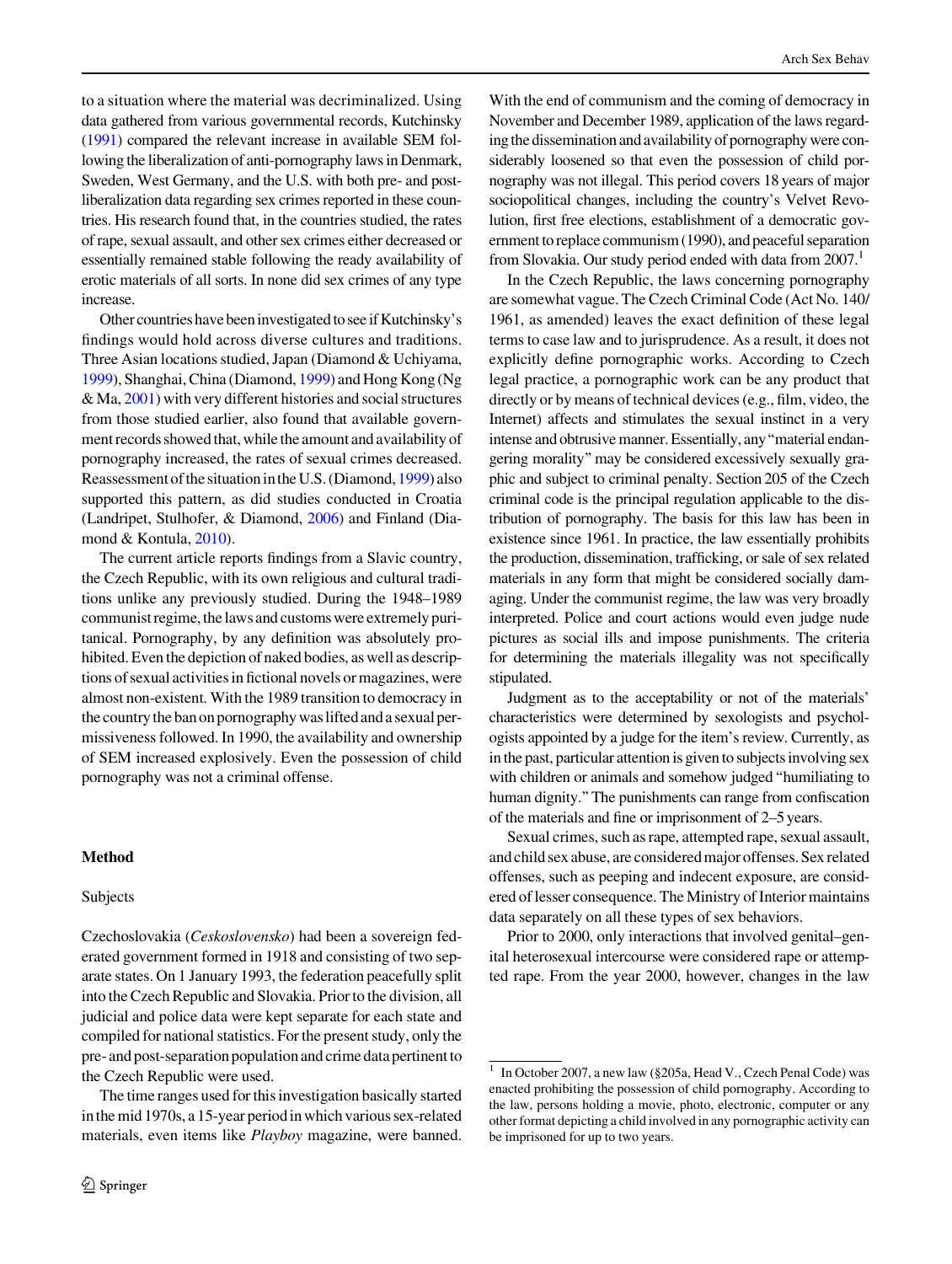made it possible to prosecute with the same severity other cases of sexual violencethat couldinclude, forinstance, forced or coerced homosexual, anal, or oral intercourse. This thus enhances the potential scope for a higher number of reported sex related offenses.

## Measures

Data on the number of crimes reported were obtained from the Ministry of Interior. These data allowed for a detailed analysis ofall sorts of sex relatedinfractions.Critical comparisonswere between the period during which there was a strict prohibition against pornography (before November 1989) and the period following until the end of 2007. Basically, this allowed comparison of a 15–17-year interval during which any pornography was illegal with an 18-year span during which it was widely available. This post-change duration obviously includes the current era of readily obtainable Internet porn.

Accurate and definitive figures for the amounts of types of SEM available during our study periods were not available. In effect, no pornography of any sort was legally available under the communist regime and policing activities against it then were vigorous. With the switch to democracy, all sorts of porn became easily procured. One index of the availability of published pornography for the post 1989 interval under review was obtained from PK 62 Inc., publishers of SEM holding a majority of market share from its start-up in 1990 until the present. Their records, according to Mr. Pavel Kvoriak, director of PK 62 (personal communication, November 19, 2009), indicate a steady and rapid rise in the number of printed copies of pornographic magazines sold in Czechoslovakia and then in the Czech Republic and Slovakia together. Magazine sales exceeded 4 million copies in 1995. After Czechoslovakia split in 1993 sales in the Czech Republic alone were between 80 and 90% of PK 62 Inc., total sales. Their main competitor, MP Media, sold about 30–40% of the amount sold by PK 62. After the year 2000, the sale of pornographic CDs became popular and available. Another index as to the availability of pornography would be the continuing increase in available Internet access from fewer than 5.8% of the households having such connections in 2001 to the 29.9% in 2007 (Czech Statistical Office). It can thus safely be assumed, however calculated, that the types and amounts of sex-related SEM publicly available have increased considerably since the change to democracy.

As comparative markers of social change, and for comparison, we also investigated the murder, criminal assault, and robbery figures reported for the corresponding intervals under study. Particularly appropriate for our comparisons, murders and assaults were divided by the Czech police authorities into sex-related (e.g., associated with rape) and non-sex related categories (e.g., associated with robbery).

### Results

Most obvious and most significant of our findings is that the number of reported cases of child sex abuse immediately dropped markedly after SEM was legalized and became available  $(t=6.7, df=32, p<.001)$  (Fig. 1). The incidence of reported child sex abuse, following this original precipitous decline following the governmental switch in 1989, did increase in incidence for a few years to peak in 1995 and 1998 but then again dropped in number following a downward trend that had begun prior to democratization (Fig. 1).

From 1989 to the present, there has been a steady population increase. Statistical analysis using Pearson's *r* for the relation between the number of males aged 15–64 in the population and cases of child sex abuse found a negative correlation of  $-.78$  $(p=.001)$ .

Reported cases of rape did briefly pitch upward following the change to democracy and the availability of pornography but then returned to its frequency seen during the period under communism: between about 500–750 cases a year. Considering the complete post 1989 period, the number of reported rapes did not increase after SEM was legalized  $(t=6.7)$ ,



Fig. 1 Number of reported rapes, cases of child sex abuse and lesser sex crimes (e.g., indecent exposure) reported 1971–2009. Data on lesser sex crimes were not recorded before 1986. Child sex abuse data for the years 1971–1973 were not available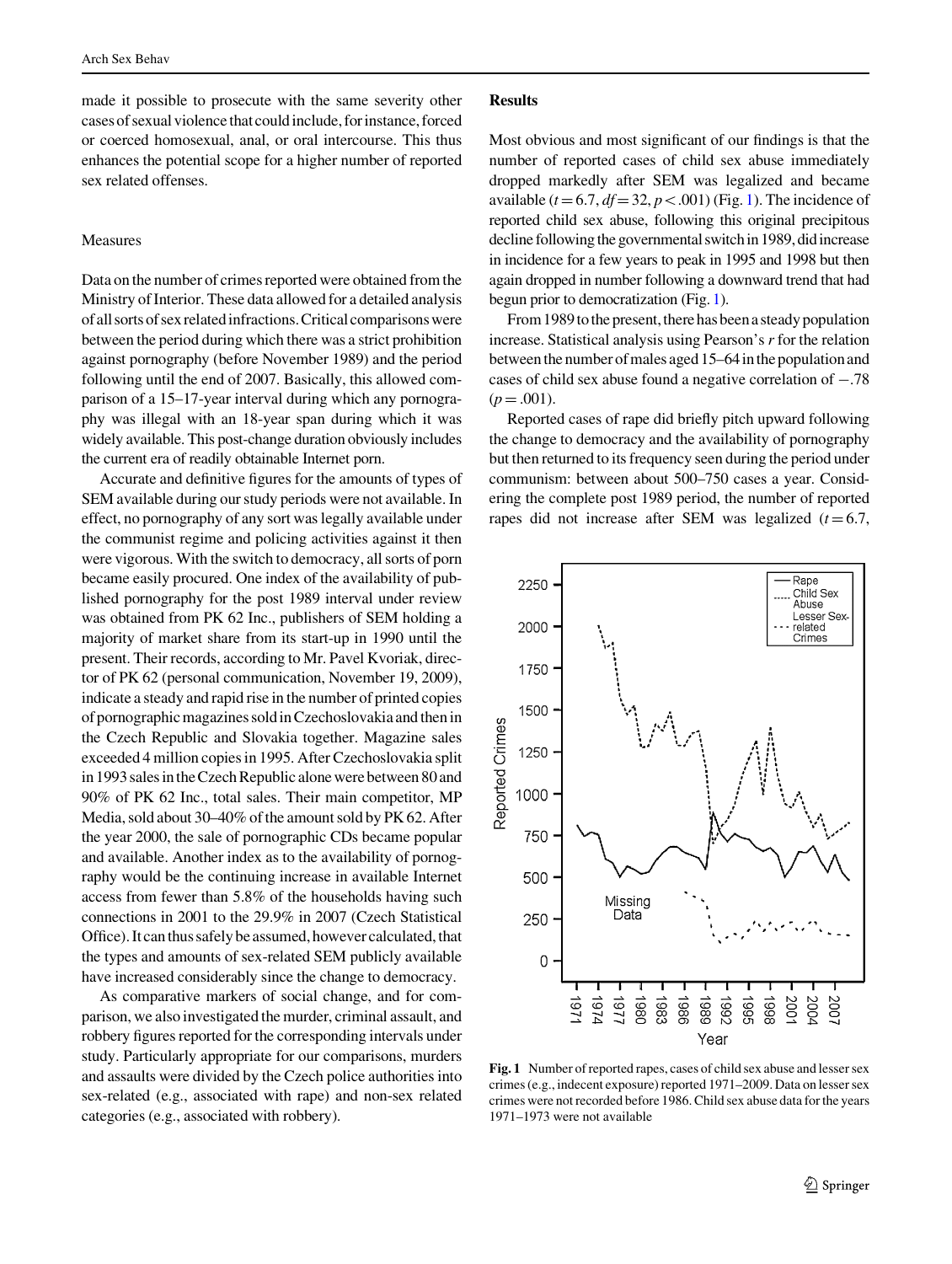$df = 32$ ,  $p < .001$ ). This stability was maintained despite a significant increase in the male population aged 15-64 over the years from 3,225,960 in 1971 to 3,726,148 in 2007 (Pearson's  $r = .98$ ,  $p < .01$ ,  $n = 37$ ). Statistical analysis did not show any correlation between the number of men in the population and the reported cases of rape (Pearson's  $r = -.06$ ).

The so-called lesser sexual offenses of indecent exposure, peeping, etc. also decreased significantly following the legal availability of SEM  $(t=9.57; df=20, p=.001)$  (Fig. 1). In comparison with our findings for the sex crimes mentioned following democratization and porn availability, the number of societal crimes of general murder, assault, and robbery rose significantly. Murders associated with robbery or with other non-sex related motives increased sharply  $(t = -6.8, df = 20,$  $p$ <.001) (Fig. 2). Murders associated with sex related matters—small in number at any time—did not increase  $(t=$  $-0.3$ ,  $df = 23$ ,  $p = .77$ ) (Fig. 2). The number of reported sex related crimes decreased significantly from the pre-switch period to the post period,  $(t = 5.3, df = 32, p < .001)$ , whereas the number of reported nonsexual crimes increased significantly  $(t = -19.72, df = 35, p < .001)$  (Fig. 3).



Fig. 2 Number of reported sexually motivated murders, murders associated with robbery, and murders motivated by non-sex related reasons 1971–2009. Data for the interval 1971/1974–1985 were not available



Fig. 3 The number of sexual (rape and child abuse) and nonsexual reported crimes (wilful battery and robbery) duringthe years 1971–2009

## Discussion

The most obvious and significant finding is that since 1989, with the shift from a political system with its total ban on SEM and anything that might be considered pornographic to the present regime and the wide spread availability of SEM in various media from publication to films, CDs and the Internet, the incidence of reported sex related crimes has not increased. Perhaps most critically, child sex-abuse, despite a brief upswing toward its pre-democracy rate, resumed a decline that had begun, for unknown reasons, in the early 1970s. The lesser sex related crimes of peeping and indecent exposure also dropped significantly and appears to have reached a low and steady state. This is interesting since child sex abuse and so-called''hands off''sex crimes are supposedly the most resistant to change (Marshall, 2005).

Concurrently, the number of reported rapes and attempted rapes, after an immediate but brief rise following the release from communism and advent of available SEM, returned to their pre-revolution numbers. This occurred despite a significant increase in the male (and female) populations.

Interestingly, at least for the 4 years following the new availability of pornography and governmental change, there is little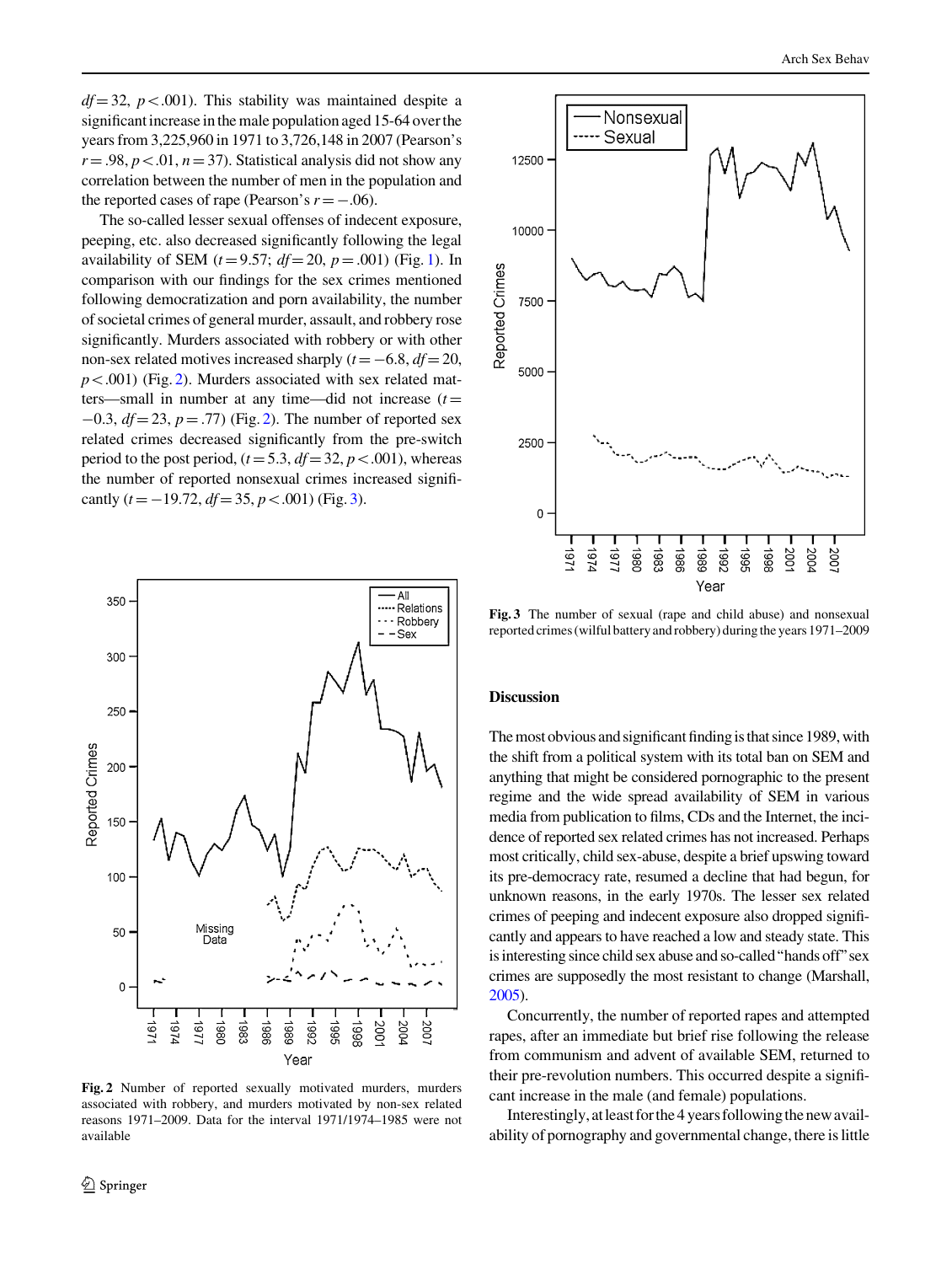evidence that the social views against SEM had markedly changed. Weiss (2002) and Weiss and Zverina (2003) surveyed Czech men and women in 1993, 1998, and 2003 regarding their acceptance of pornography. In all three surveys, men were more permissive than women. However, their results showed that, among both men and women, social acceptance of pornographic materials has essentially remained the same; some 50% of both men and women retained reservations about the acceptance of porn despite the dramatic change in circumstances. The only significant sex difference was that more men in all three surveys, approximately 30%, thought SEM should be available without restrictions while only about half as many women felt similarly. According to the 2003 survey, 26% of the women questioned would forbid pornography while only 9% of the men would do so.

It might be said that while social conservatism persisted, personal values changed. This seems indicated by results of a study on teen females aged 16–18 and their sexual behavior. During the period 1986–1989, response to the question of "what was the reasoning that led to first coitus" the most frequent answer was "obliged her partner." By 1994, that response had significantly decreased and the new answer was''wished it for myself'' (Raboch, Raboch, & Sindlar, 1996).

Significantly, these changes have occurred during a period of nearly two decades, from 1989 to 2007, during which the possession of child pornography was not illegal. At the same time, society could be said to be changing in negative ways as measured by the increase in robbery, impersonal murder, and other general types of crime. And, again in contrast, the number of sexually motivated murders or killings somehow associated with sex did not increase. Thus, the widespread increase in pornography since 1989 did not appear to have any noticeable adverse social effect as measured by any reported increase in sex crimes.

While the rates for reported rape and sex-related assault did not increase, there were indications that, post communism, Czech society became more sensitive to rape and sex related crimes. Before the revolution, everything related to sex was hidden and not publicly discussed. Afterward, problems in these areas began to be openly dealt with. Organizations for victim support and general education of the population regarding sexual matters emerged (e.g., http://www.linkabezpeci. cz; http://profem.cz; http://www.stopnasili.cz; http://www.ce ntrumelektra.cz) and were established after the revolution. Training increasingly focused on special police details to enhance their ability to communicate with and deal empathically with victims (Vonkova & Hunkova, 2004). Such activities were postulated as appropriate for the new democracy period (see http://www.bkb.cz/).

It has been suggested that it is quite probable that false accusations may at least partially explain the increase in the number of reported sex abuse crimes after the government changed in 1989. These appear to be associated with an increase in divorce and other indices of social discord. Mala, Raboch, and Sovak (1995) found an increased tendency for advisories in domestic legal disputes to falsely accuse partners of sex crimes afterthe revolution.These researchers suggestthat up to 55% of chi1d sex abuse accusations were false when they occurred in property dividing disputes or guardianship legal disputes involving child custody. Cases of divorce increased significantly following the switch from communism  $(t = -4.3$ ,  $df = 35$ ,  $p < .001$ ; data provided by Czech Statistical Office).

The rebound jump in rape following the dramatic political revolution might also be a phenomenon notably associated with dramatic social change or upheaval. As in times of war, the incidence of rape increases when offenders believe the chaos will hide the incident and authorities have other priorities that demand attention (Thornhill & Palmer, 2000). We believe the disorder that accompanied the political revolution may have, for some, encouraged the same temporary strategy.

The striking rise in reported child sex abuse depicted for the last half decade of the 1990s, according to notations and records in the *Year Book of Ministry of Internal Affairs*, do not apparently relate to the same types of child sex abuse recorded previously or afterward. They are believed to more closely reflect a concerted effort by the government to deal with a rise in child prostitution and the influx of foreign pimps, their prostitutes, and clients following the introduction of capitalism. This phenomenon seemed to be caused by the new economic situation and the society's attempt to cope. Once the child prostitution surge was dealt with, the downward trend in overall reports of child sex abuse continued.

Kendall (in press) conducted an in-depth analysis of possible relationships between society, pornography, rape and the Internet for the state of California. Kendall found that the arrival of the Internet, while not seeming to have an effect on other crimes, was associated with a reduction in rape incidence. After checking the results for the effects of the extent of porn use, user marital status, size of city in which potential rapists might live, possible economic status, and other social and demographic features, Kendall concluded that ''potential rapists perceive pornography as a substitute for rape…pornography is a complement for masturbation or consensual sex, which themselves are substitutes for rape, making pornography a net substitute for rape.''This conclusion reflects on the earlier findings of Goldstein et al. (1971). These investigators, having extensively interviewed and surveyed rapists, pedophiles, and others along with control groups of persons with no history of sex offenses about their use of pornography, found that sex-offender and sex deviate groups not only have hadless experience with pornography but when they do come across it ''…report a higher incidence of masturbation in response to erotic materials than the controls.''They go on to conclude that ''the erotic materials are much more significant in producing masturbatory reaction in the users compared with the controls than in inducing sexual relations.''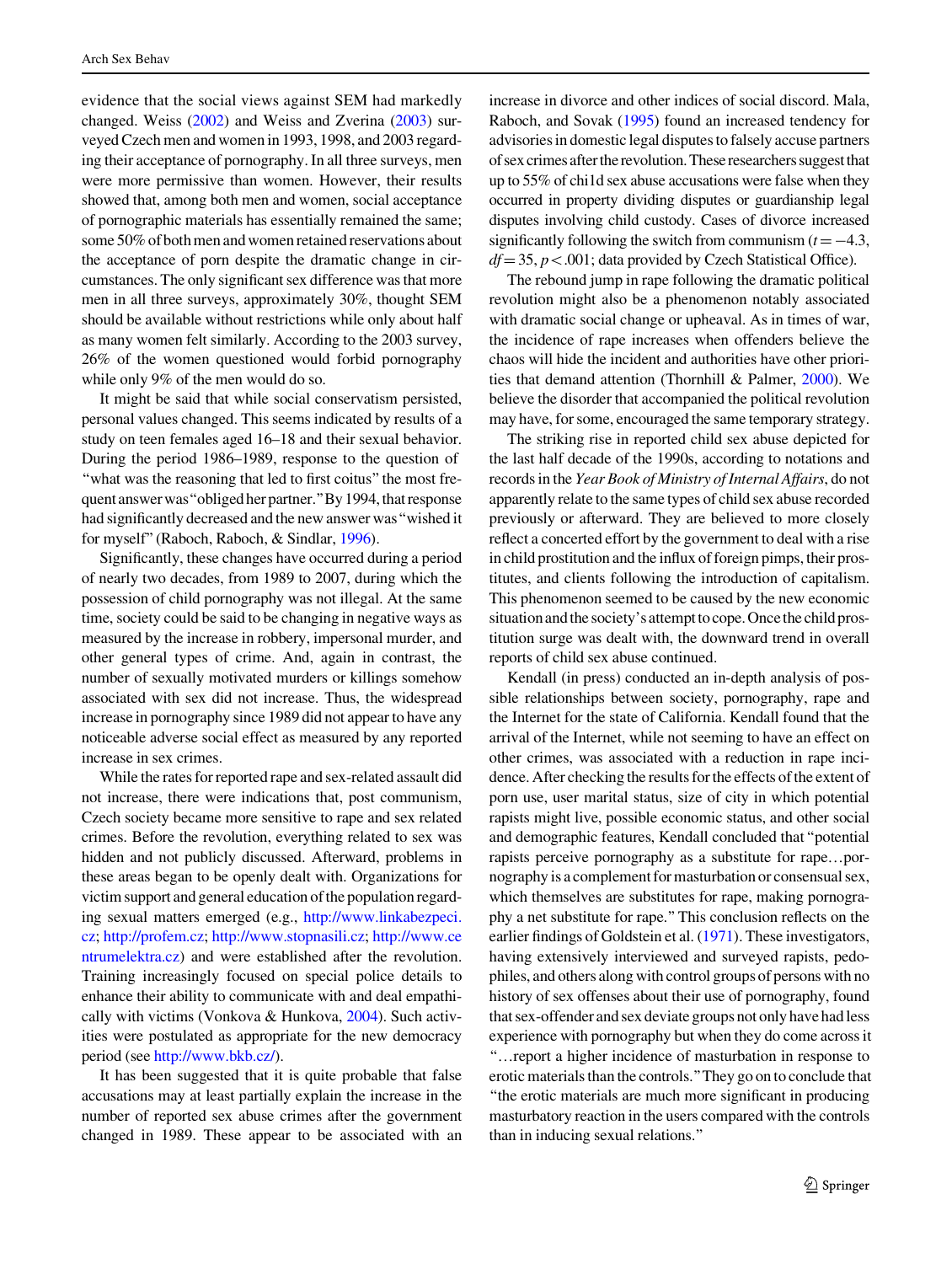It is also noteworthy that the number of paraphilias (e.g., indecent exposure) decreased significantly following the ready availability of SEM. Usually such activities are considered relatively refractive to change. Here again, we believe potential infractions in this regard were prevented by the simple expedient of masturbation. We believe our findings support the displacement function of pornography for potential sex offenders.

Issues surrounding child pornography and child sex abuse are probably among the most contentious in the area of sex issues and crime. In this regard we consider instructive our findings for the Czech Republic that have echoed those found in Denmark (Kutchinsky, 1973) and Japan (Diamond & Uchiyama, 1999) that where so-called child-pornography was readily available without restriction the incidence of child sexual abuse was lower than when its availability was restricted. As with adult pornography appearing to substitute for sexual aggression everywhere it has been investigated, we believe the availability of child porn does similarly. We believe this particularly since the findings of Weiss (2002) have shown that a substantial portion of child sex abuse instances seemed to occur, not because of pedophilic interest of the abuser, but because the child was used as a substitute subject.

We do not approve of the use of real children in the production or distribution of child pornography but artificially produced materials might serve. As it is, with restrictions on even materials for the scientific study of the phenomenon forbidden to all but police enforcement agencies, these real life studies are the only way to begin to understand the phenomenon. Unfortunately, we do not have a breakdown by age of the perpetrators or victims of sex abuse. With the new Czech Republic law against child pornography, however, analysis of findings over the next 5–10 years could show if this new prohibition against child pornography is correlated with an increase or decrease in sex crimes against children or without any noticeable effect.

Important to note are recent findings by Swiss investigators that viewing child pornography does not seem to be a risk factor for future sex offenses (Endrass etal.,2009).Theseinvestigators checked recidivism rates for ''hands on'' child sex-offenders with porn-viewing-only offenders and concluded ''Consuming child pornography alone is not a risk factor for committing hands-on sex offenses….The majority of the investigated consumers had no previous convictions for hands-on sex offenses. For those offenders, the prognosis for hands-on sex offenses, as well as for recidivism with child pornography, is favorable.''

Acknowledgments The authors deeply thank Tomas Husak at Ministry of Justice of the Czech Republic, Vladimir Stolin at Ministry of Interior of the Czech Republic, Pavel Kvoriak at PK 62 Inc., Barbora Capitova at Czech Statistical Office, and Martin Konvicka at University of South Bohemia. This work was supported by grant 53221-15-0001-01 from the J. S. Purkinje University in Usti nad Labem, Czech Republic.

### References

- Asiaone. (2008). Playboy magazine: 'Polite' porn? Retrieved from http://www.asiaone.com/Just%2BWoman/News/High%2BLife/ Story/A1Story20080922-89341.html
- Christensen, F. M. (1990). *Pornography: The other side*. New York: Praeger.
- D'Amato, A. (2006). Porn up, rape down. *Northwestern Public Law Research Paper* (No. 913013).
- Diamond, M. (1999). The effects of pornography: An international perspective. In J. Elias, V. D. Elias, V. L. Bullough, G. Brewer, J. J. Douglas & W. Jarvis (Eds.), *Pornography 101: Eroticism, sexuality and the first amendment* (pp. 223–260). Amherst, NY: Prometheus Press.
- Diamond, M., & Kontula, O. (2010). *Pornography and sex crimes in Finland*. Manuscript in preparation.
- Diamond, M., & Uchiyama, A. (1999). Pornography, rape and sex crimes in Japan. *International Journal of Law and Psychiatry, 22*, 1–22.
- Donnerstein, E., Linz, D., & Penrod, S. (1987). *The question of pornography: Research findings and policy implications*. New York: Free Press.
- Dworkin, A. (1981). *Pornography men possessing women*. New York: Putnam.
- Endrass, J., Urbaniok, F., Hammermeister, L. C., Benz, C., Elbert, T., Laubacher, A., et al. (2009). The consumption of Internet child pornography and violent sex offending.*BMC Psychiatry, 9*, 43–49.
- Goldstein, M., Kant, H., Judd, L., Rice, C., & Green, R. (1971). Experience with pornography: Rapists, pedophiles, homosexuals, transsexuals, and controls. *Archives of Sexual Behavior, 1*, 1–15.
- Kendall, T. D. (in press). Pornography, rape, and the internet. *Journal of Legal Studies.*
- Kutchinsky, B. (1973). The effect of easy availability of pornography on the incidence of sex crimes: The Danish experience. *Journal of Social Issues, 29*, 163–181.
- Kutchinsky, B. (1991). Pornography and rape: Theory and practice? Evidence from crime data in four countries where pornography is easily available. *International Journal of Law and Psychiatry, 14*, 47–64.
- Landripet, I., Stulhofer, A., & Diamond, M. (2006). *Assessing the influence of pornography on sexual violence: A cross*-*cultural perspective*. Poster presented at the meeting of the International Academy of Sex Research, Amsterdam, The Netherlands.
- MacKinnon, C. A., & Dworkin, A. (1988). *Pornography and civil rights: A new day for women's equality*.Minneapolis, MN: Organization Against Pornography.
- Mala, E., Raboch, J., & Sovak, Z. (1995). *Sexualne zneuzivane deti* [Sexually abused children]. Prague: Psychiatricke centrum.
- Marshall, W. L. (2005). Sexual offenders and paraphilias. In A. Freeman, S. H. Felgoise, C. M. Nezu, A. M. Nezu, & M. A. Reinecke (Eds.), *Encyclopedia of cognitive behavior therapy* (pp. 335–359). New York: Springer.
- McElroy, W. (1997). A feminist defense of pornography. *Free Inquiry, 17*(4), 14–17.
- Newitz, A. (2002). Obscene feminists: Why women are leading the battle against censorship. *San Francisco Bay Guardian*. Retrieved from http://www.sfbg.com/36/32/news\_womenvscensorship.html
- Ng, M. L., & Ma, J. L. C. (2001). Sexuality in Hong Kong Special administrative region of the People's Republic of China. In B. Francoeur (Ed.), *The international encyclopedia of human sexuality* (Vol. 4, pp. 217–244). New York: Continuum.
- Raboch, J., Raboch, J., & Sindlar, M. (1996). Sexuální vývoj českých dívek před listo padem 1989 a po něm [Sexual development of Czech girls before and after November 1989]. *Casopis lekaru Ceskych, 153*, 71–73.